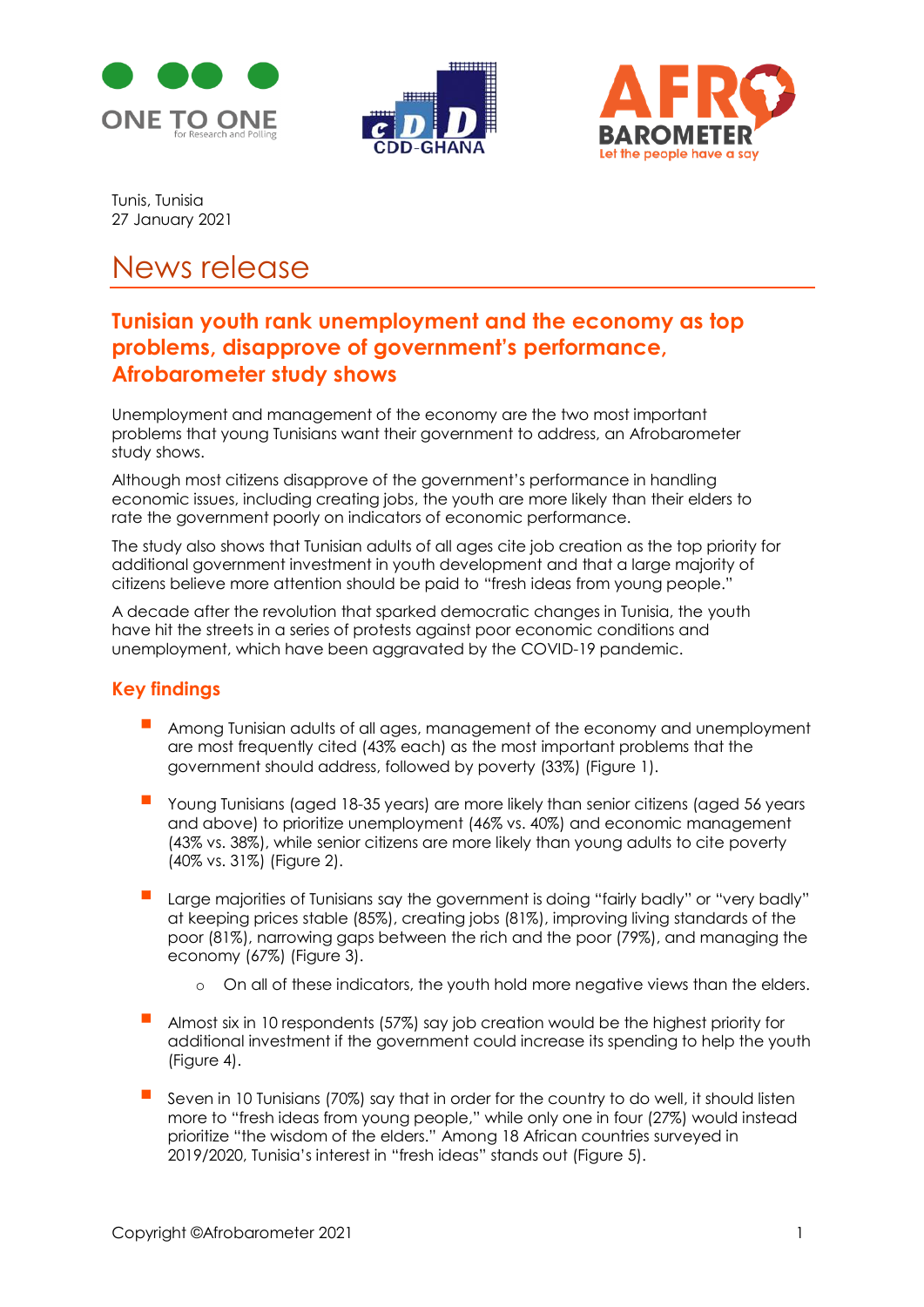

## **Afrobarometer surveys**

Afrobarometer is a pan-African, nonpartisan survey research network that provides reliable data on African experiences and evaluations of democracy, governance, and quality of life. Seven rounds of surveys were completed in up to 38 countries between 1999 and 2018. Round 8 surveys in 2019/2021 are planned in at least 35 countries. Afrobarometer conducts face-to-face interviews in the language of the respondent's choice with nationally representative samples.

The Afrobarometer team in Tunisia, led by One to One for Research and Polling, interviewed 1,200 adults between 24 February and 18 March 2020. A sample of this size yields countrylevel results with a margin of error of +/-3 percentage points at a 95% confidence level. Previous surveys were conducted in Tunisia in 2013, 2015, and 2018.

#### **Charts**



## **Figure 1: Top 10 most important problems** | Tunisia | 2020

*Respondents were asked: In your opinion, what are the most important problems facing this country that government should address? (Up to three responses per respondent were recorded.) \*Note: Responses were collected in February-March 2020, early in the COVID-19 pandemic.*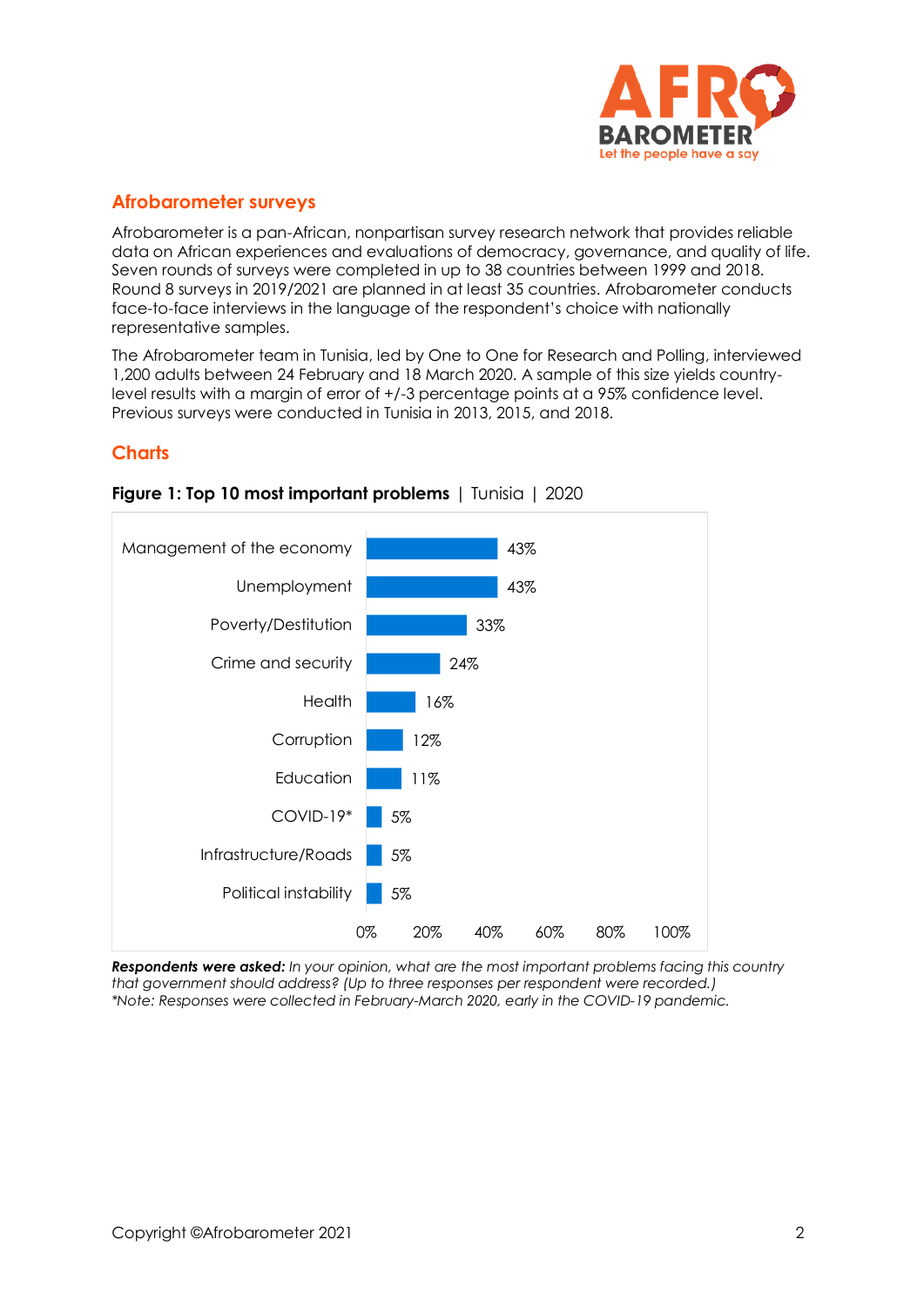



#### **Figure 2: Most important problems |** by age | Tunisia | 2020

*Respondents were asked: In your opinion, what are the most important problems facing this country that government should address? (Up to three responses per respondent were recorded.)*

**Figure 3: Disapproval of government economic performance** | by age | Tunisia | 2020



*Respondents were asked: How well or badly would you say the current government is handling the following matters, or haven't you heard enough to say? (% who say "fairly badly" or "very badly")*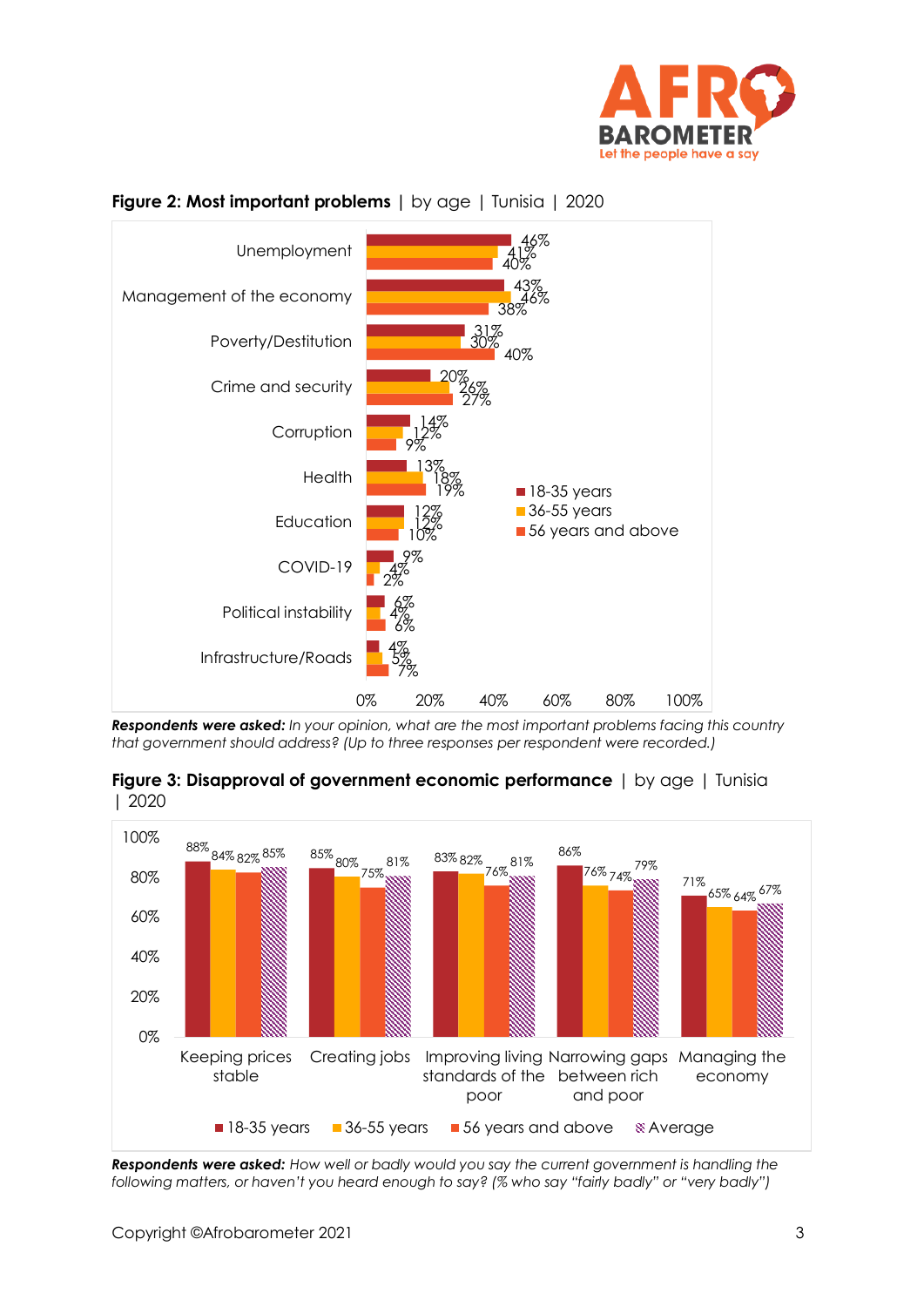

#### **Figure 4: Highest priority for additional investment to help youth** | Tunisia | 2020



*Respondents were asked: If the government could increase its spending on programs to help young people, which of the following areas do you think should be the highest priority for additional investment?*



#### **Figure 5: Should we listen more to the youth or to elders?** | 18 countries | 2020

*Respondents were asked: Which of the following statements is closest to your view? Statement 1: In order for our country to do well, we should listen more to the wisdom of our elders. Statement 2: In order for our country to do well, we should listen more to fresh ideas from young people. (% who "agree" or "agree very strongly" with each statement)*